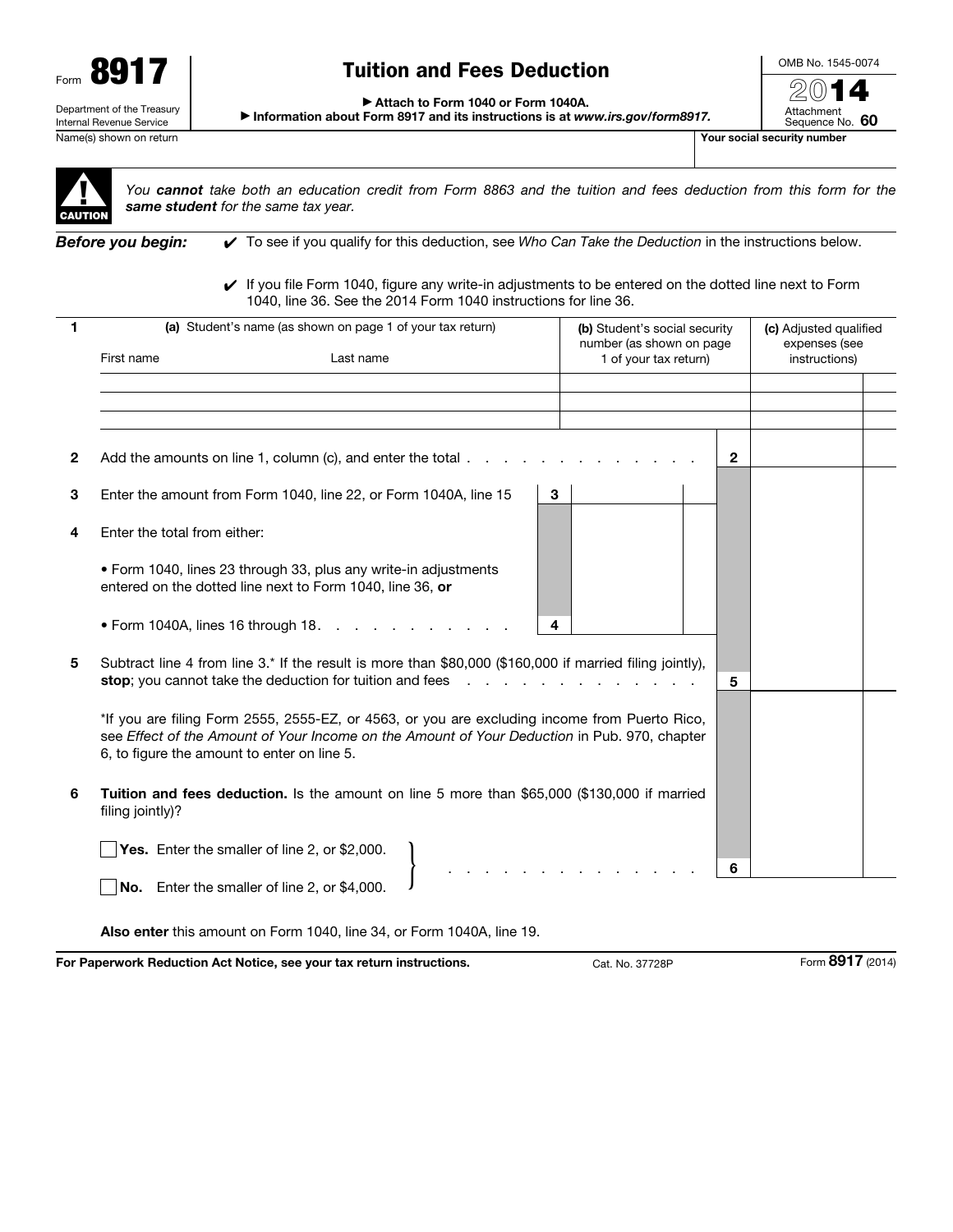# General Instructions

Section references are to the Internal Revenue Code unless otherwise noted.

#### Future Developments

For the latest information about developments related to Form 8917 and its instructions, such as legislation enacted after they were published, go to *www.irs.gov/form8917*.

### Purpose of Form

Use Form 8917 to figure and take the deduction for tuition and fees expenses paid in 2014.

This deduction is based on adjusted qualified education expenses paid to an eligible educational institution (postsecondary). See *Qualified Education Expenses,* later, for more information.



*You may be able to take the American opportunity credit or lifetime learning credit for your education expenses instead of the tuition and fees deduction. See Form 8863, Education Credits, and Pub. 970, Tax Benefits for Education, for more information about these credits.*

## Who Can Take the Deduction

You may be able to take the deduction if you, your spouse, or a dependent you claim on your tax return was a student enrolled at or attending an eligible educational institution. The deduction is based on the amount of qualified education expenses you paid for the student in 2014 for academic periods beginning in 2014 or beginning in the first 3 months of 2015.

Generally, in order to claim the deduction for education expenses for a dependent, you must have paid the expenses in 2014 and must claim an exemption for the student as a dependent on your 2014 tax return (line 6c of Form 1040 or 1040A). For additional information, see chapter 6 of Pub. 970.

You cannot claim the tuition and fees deduction if any of the following apply.

• Your filing status is married filing separately.

• Another person can claim an exemption for you as a dependent on his or her tax return. You cannot take the deduction even if the other person does not actually claim that exemption.

• Your modified adjusted gross income (MAGI), as figured on line 5, is more than \$80,000 (\$160,000 if filing a joint return).

• You were a nonresident alien for any part of the year and did not elect to be treated as a resident alien for tax purposes. More information on nonresident aliens can be found in Pub. 519, U.S. Tax Guide for Aliens.

You cannot claim a tuition and fees deduction for any student if you or anyone else claims an American opportunity or lifetime learning credit (Form 8863) in 2014 with respect to expenses of the student for whom the qualified education expenses were paid. However, a state tax credit will not disqualify you from claiming a tuition and fees deduction.

#### Qualified Education Expenses

Generally, qualified education expenses are amounts paid in 2014 for tuition and fees required for the student's enrollment or attendance at an eligible educational institution. Required fees include amounts for books, supplies, and equipment used in a course of study if required to be paid to the institution as a condition of enrollment or attendance. It does not matter whether the expenses were paid in cash, by check, by credit or debit card, or with borrowed funds.

Qualified education expenses include nonacademic fees, such as student activity fees, athletic fees, or other expenses unrelated to the academic course of instruction, only if the fee must be paid to the institution as a condition of enrollment or attendance. However, fees for personal expenses (described below) are never qualified education expenses.

Qualified education expenses do not include amounts paid for:

• Personal expenses. This means room and board, insurance, medical expenses (including student health fees), transportation, and other similar personal, living, or family expenses.

• Any course or other education involving sports, games, or hobbies, or any noncredit course, unless such course or other education is part of the student's degree program or helps the student acquire or improve job skills.

Qualified education expenses do not include any expenses for which you take any other deduction, such as on Schedule A (Form 1040) or Schedule C (Form 1040).

You may receive Form 1098-T, Tuition Statement, from the institution reporting either payments received in 2014 (box 1) or amounts billed in 2014 (box 2). However, the amount in box 1 or 2 of Form 1098-T may be different from the amount you paid (or are treated as having paid). In completing Form 8917, use only the amounts you actually paid (plus any amounts you are treated as having paid) in 2014 (reduced, as necessary, as described in *Adjusted Qualified Education Expenses,* later). See chapter 6 of Pub. 970 for more information on Form 1098-T.

Qualified education expenses paid directly to the institution by someone other than you or the student are treated as paid to the student and then paid by the student to the institution.

#### Academic Period

An academic period is any quarter, semester, trimester, or any other period of study as reasonably determined by an eligible educational institution. If an eligible educational institution uses credit hours or clock hours and does not have academic terms, each payment period may be treated as an academic period.

#### Prepaid Expenses

Qualified education expenses paid in 2014 for an academic period that begins in the first 3 months of 2015 can be used in figuring the tuition and fees deduction for 2014 only. See *Academic Period,* earlier. For example, if you pay \$2,000 in December 2014 for qualified tuition for the 2015 winter quarter that begins in January 2015, you can use that \$2,000 in figuring the tuition and fees deduction for 2014 only (if you meet all the other requirements).



*You cannot use any amount you paid in 2013 or 2015 to figure the qualified education expenses you use to figure your 2014 tuition and fees deduction.*

# Adjusted Qualified Education Expenses

For each student, reduce the qualified education expenses paid by or on behalf of that student under the following rules. The result is the amount of adjusted qualified education expenses for each student.

Tax-free educational assistance. For tax-free educational assistance received in 2014, reduce the qualified educational expenses for each academic period by the amount of tax-free educational assistance allocable to that academic period. See *Academic Period,* earlier.